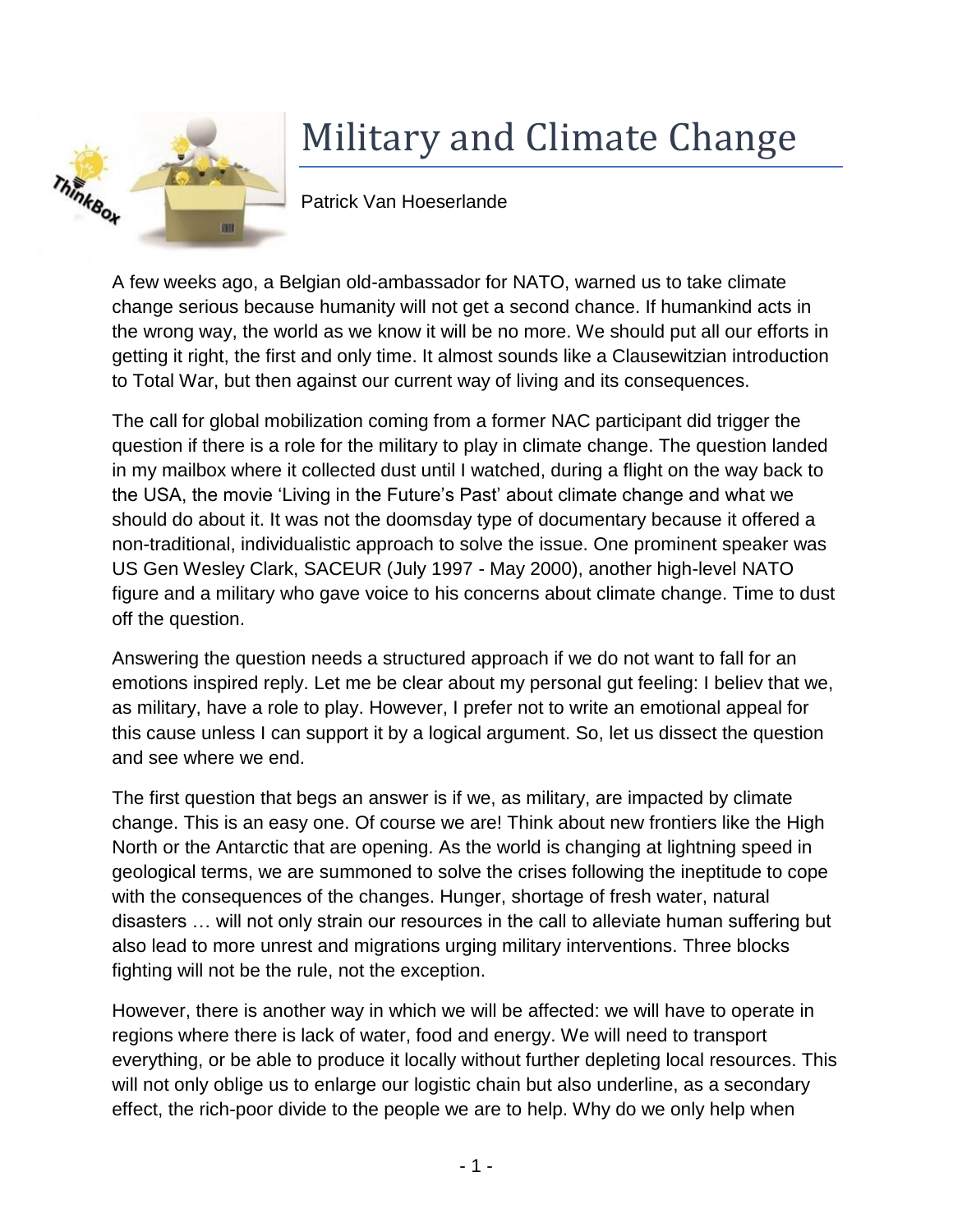disaster strikes? Why are we not willing to share our riches with them before a catastrophe happens? Although well-intentioned, our (prolonged) presence could lead to more civil unrest.

Second question is about our impact on climate change . Again an easy answer. Again positive. We are an energy consuming organization and thus a big contributor to global warming and pollution. A live exercise is not only a burden on the budget, but also leaves a gigantic ecological footprint. We should be conscious about this and try to reduce our impact without sacrificing our effectiveness.

There is a secondary effect: money that flows towards the military cannot be used for combatting climate change. Every tank, ship or aircraft build is a missed opportunity to slow down the change or to alleviate its consequences. It is not an easy task to find the right balance.

Considering that, we are impacted by it and that we have an impact on it, are we involved? Yes, we are involved. There is no way denying it. Military operations are about using lethal force and destructive power to influence the will of the other side. That destruction must be just enough to create the desired change but not one bit more. There is no use in defending if winning means total destruction. You do not defend something by destroying it. In the end, we should make sure that what we have is worth fighting for.

Do we bare a responsibility then? Well, to that one I tend to answer no. As individuals, we have a responsibility, but as an organization, I do not think so. It is not up to us to take military actions to slow down climate change. We can point out the possible consequences and the related costs, but we cannot do more. It is up to our politicians to act. If we would be responsible for all things influencing us and that we affect, then we would become responsible for almost everything. Think about finance, pollution, crime …

Maybe we could turn the question on its head: what could we do if we were responsible? Would we intervene militarily when a nation aims for economic growth by neglecting the ecological impact of its actions? Should we bomb a nation when it does not live up to its climate commitments? No, we cannot do that. We have to leave this to our politicians.

I am willing to take this what-if exercise a step further by considering a representation on a two axes graph. The x-axis represents the level of Global Governance while the yaxis is the level of that the politicians consider climate change a Military Issue.